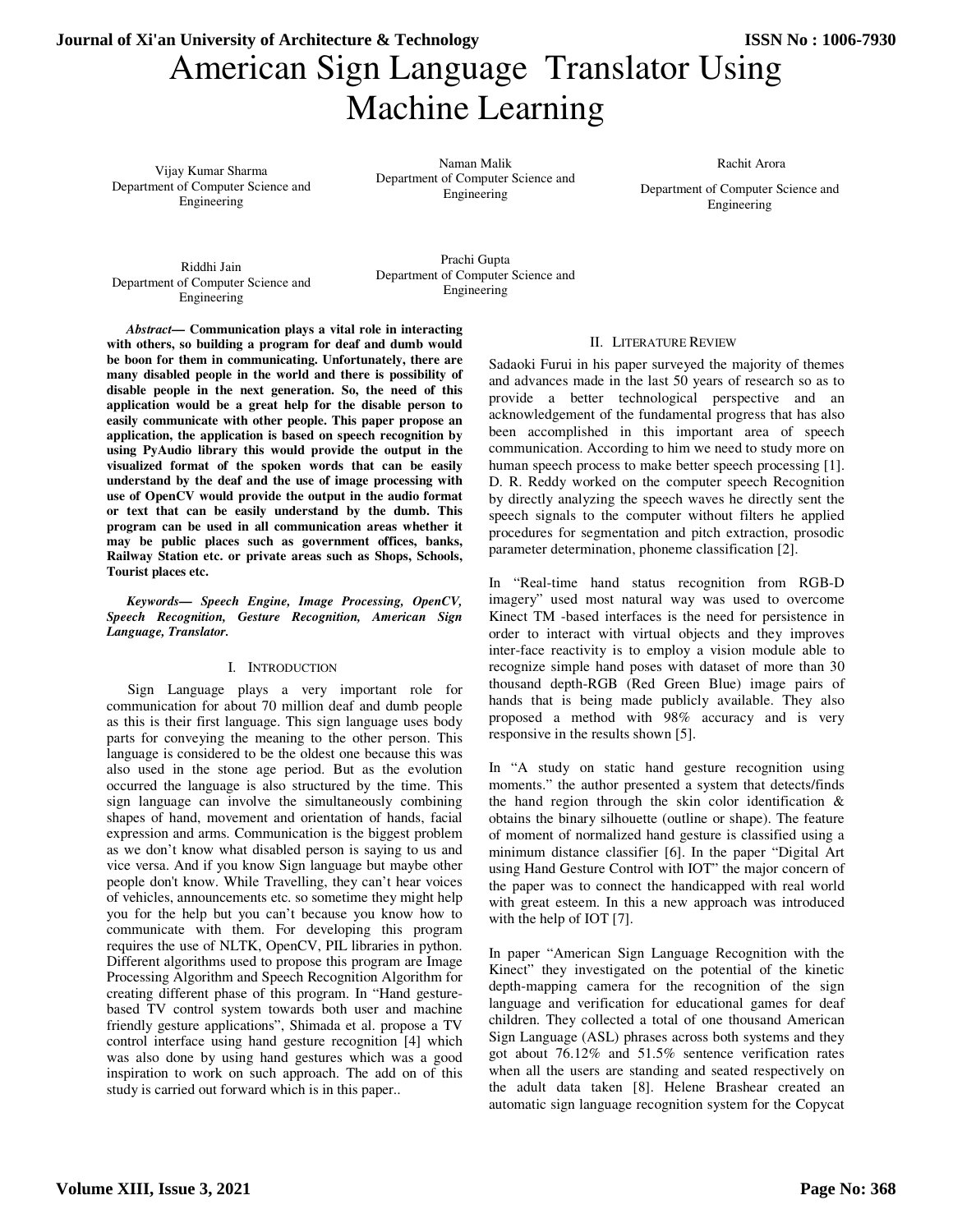which is America Sign Language (ASL) game. She believes that she can improve the accuracy of this system by characterizing and modelling disfluencies found in the children's signing and worked on that [10].

In the article "Real-Time Hand Gesture Recognition Using Finger Segmentation" the author's method showed better performance than a state-of-art method on another data set of hand gestures. They extracted the hand region from the background with the background subtraction method this resulted in segmented fingers and palm for the recognition [11].

### III. PROPOSED ALGORITHM

There are many algorithms and programs for the speech recognition and gesture recognition. But they work differently in this we have joined the different approaches to make all the multiple events occur at same place and also this will offer a single package for the communication of both the disable and normal person, where both of them will have a medium to interact with each other.

This has two phases of working-

- Speech\Text to Sign Language
- Sign Language to Text\Speech

## *A. Speech/Text to Sign Language*

There are many algorithms which convert your speech to text and also there are speech engines of Google and Microsoft which also do the same. We have taken help of the existing speech engines and made some advancement in the existing speech engines where with the use of this speech engine we have recognized the sentence of the user who is speaking and then used every word of the sentence to map them with the images associated with them.

We have used file handling for fetching of all the images required because database connectivity can result in the delay of the process and can also increase the time complexity of the program. We have also used the existing media player in the system to eliminate the problem of installing any other specific media player as different platforms have different media player this will also create the flexibility to implement this on any of the system in respective to operating system and system configuration.

We have used speech engine of Google in the replacement of PyAudio because PyAudio is not generating the correct output as desired and also it is consuming more time.

The steps of working of this phase are-

- Speech Recognition.
- Extraction of the sentence.
- Splitting the sentence to get all the words spoken.
- Storing all the text in the array for further processing.
- Linking all the text with their associated images in the data set.
- Fetching all the images.
- After fetching all the images then the images will be processed using OpenCV (python library).
- In the image processing all the images will be converted into a common frame which will be

calculated by taking the average of the dimensions of the all images.

- After image processing all the images will be stitched to for a video.
- A video will be generated.

Now generated video can be played in any of the existing media player.



Fig. 1. Diagram of Speech to Gesture Video

## *B. Sign Language to text/speech.*

For the conversion of the sign language we have considered that the user will be using only hands for the communication and eliminated the facial gestures. For the hand gesture recognition, we have used "Palm and Finger Segmentation".

Now on the basis of segmentation all the fingers on the hand image are discovered and recognized. Simple Rule Classifier is used to accomplish the hand gestures. Performance of this method depends on the data set of hand images. Most data sets for automatic sign language recognition are scripted data sets collected in the laboratory by the researchers Subtraction [3,10].

This method is used for detecting the hand region. To recognize the figure the palm and fingers. Then we will use simple rule classifier for the hand gesture classification after recognition of the fingers. SVM and CRF are sophisticated but complicated. In the initial stage the user needs to use data glove for acquiring hand gesture data. In the speech engine we can use SAPI, PyAudio, Google speech to text.

Steps for the hand gesture recognition-

- Hand Detection
- Segmentation of finger and palm.
- Finger recognition.
- Calculation of multiple finger point and angles.
- Recognition of hand gesture.
- Displaying text of that action.
- Now saving that text in a string form and appending if any new word added.
- Sending that string to speech engine.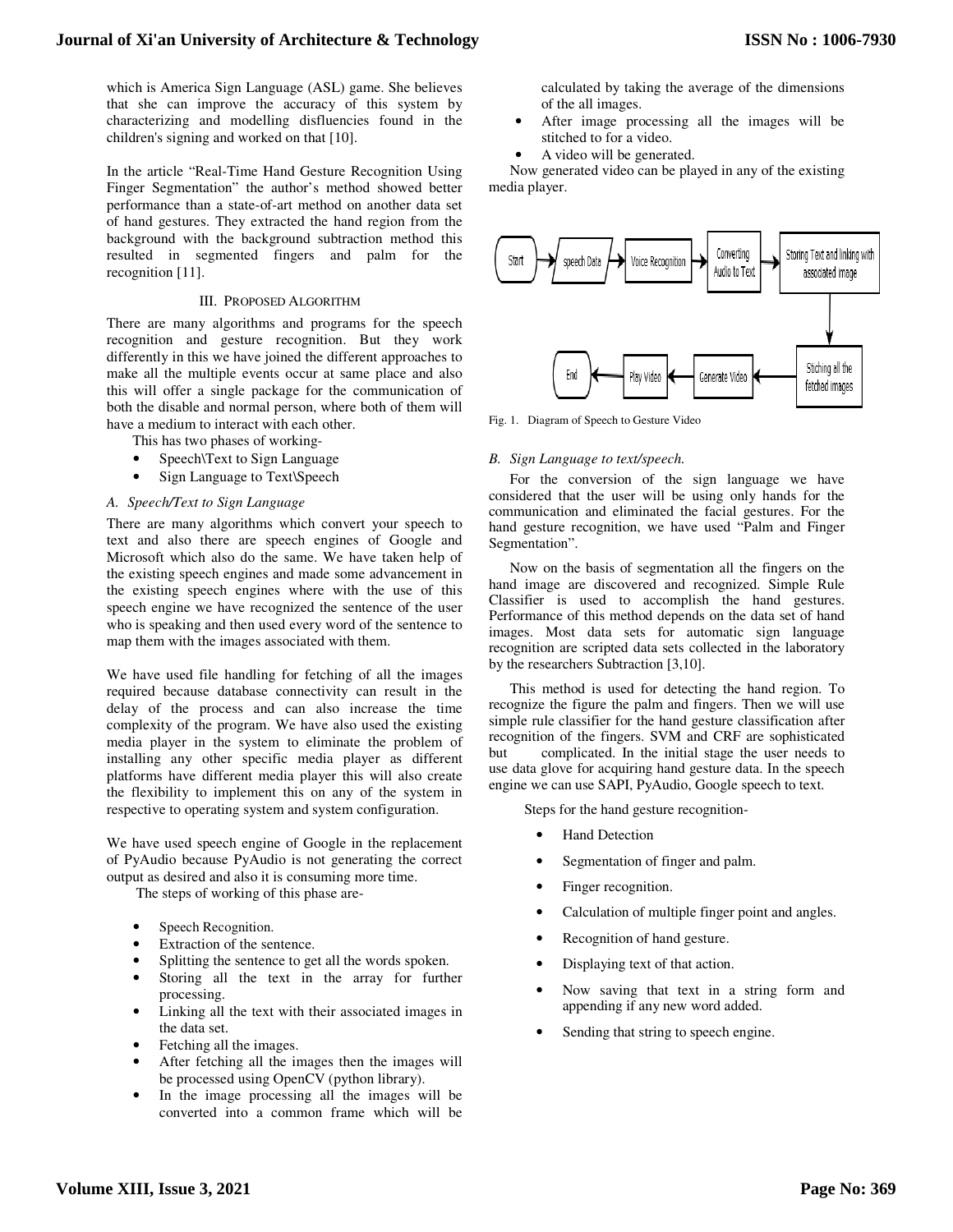

Fig. 2. Flow Diagram of Gesture to Audio

### IV. EXPERIMENTAL RESULT

Proposed technique is implemented and verified on our local system. In our experiment we have created a python program for all the working. This python program is running as expected. We took a small Data Set of gesture images for the testing of speech to gesture part and we have tested lots of sentences and the video is generating as expected also the video is understandable for all the sentence.

```
Python 3.7.4 Shell
```

```
File Edit Shell Debug Options Windov
Python 3.7.4 (tags/v3.7.4:e0935)
(AMD64) ] on win32
Type "help", "copyright", "cred.
>>ENERGIESEEN RESTAR
listening...
Recognizing...
user said: behave yourself
('behave.', 'yourself.')
592 393
592 393
['behave.jpg', 'yourself.jpg']
>>>1
```

```
Python 3.7.4 Shell
```

```
File Edit Shell Debug Options Windov
Python 3.7.4 (tags/v3.7.4:e0935)
(AMD64) ] on win32
Type "help", "copyright", "cred.
>>------------------------ RESTAR
listening...
Recognizing...
user said: behave yourself
('behave.', 'yourself.')
592 393
592 393
['behave.jpg', 'yourself.jpg']
>>
```

```
Python 3.7.4 Shell
```

```
File Edit Shell Debug Options Wind
Python 3.7.4 (tags/v3.7.4:e093
(AMD64) ] on win32
Type "help", "copyright", "cre
>>------------------------- RESTA
listening...
Recognizing...
user said: you are good
('you.', 'are.', 'good.')
FOO DOO
```

```
Python 3.7.4 Shell
```

```
File Edit Shell Debug Options Window Help
Python 3.7.4 (tags/v3.7.4:e09359112e, Jul 8 2
(AMD64) ] on win32
Type "help", "copyright", "credits" or "licens
>------ RESTART: E:\c\video p
listening...
Recognizing...user said: how old are you
('how',', 'old',', 'are',', 'you.'')591 391
588 384
591 391
591 391
['are.jpg', 'how.jpg', 'old.jpg', 'you.jpg']
\gg
```
#### Fig. 3. Testing speech to video

For the gesture to text part, we have created a python program which registers your hand gesture inputs and converts your gestures into text. In this phase we have tested only small gestures like numbers and hello/hi, because this requires to calculate all the angles and defects of the figures so we have calculated only for such small gestures. After implementation this part is also working as expected to the given real time text output of hand gesture. Both the parts Text to Speech and Speech to text is working as proposed in this paper.



Fig. 4. Testing Gesture to Text